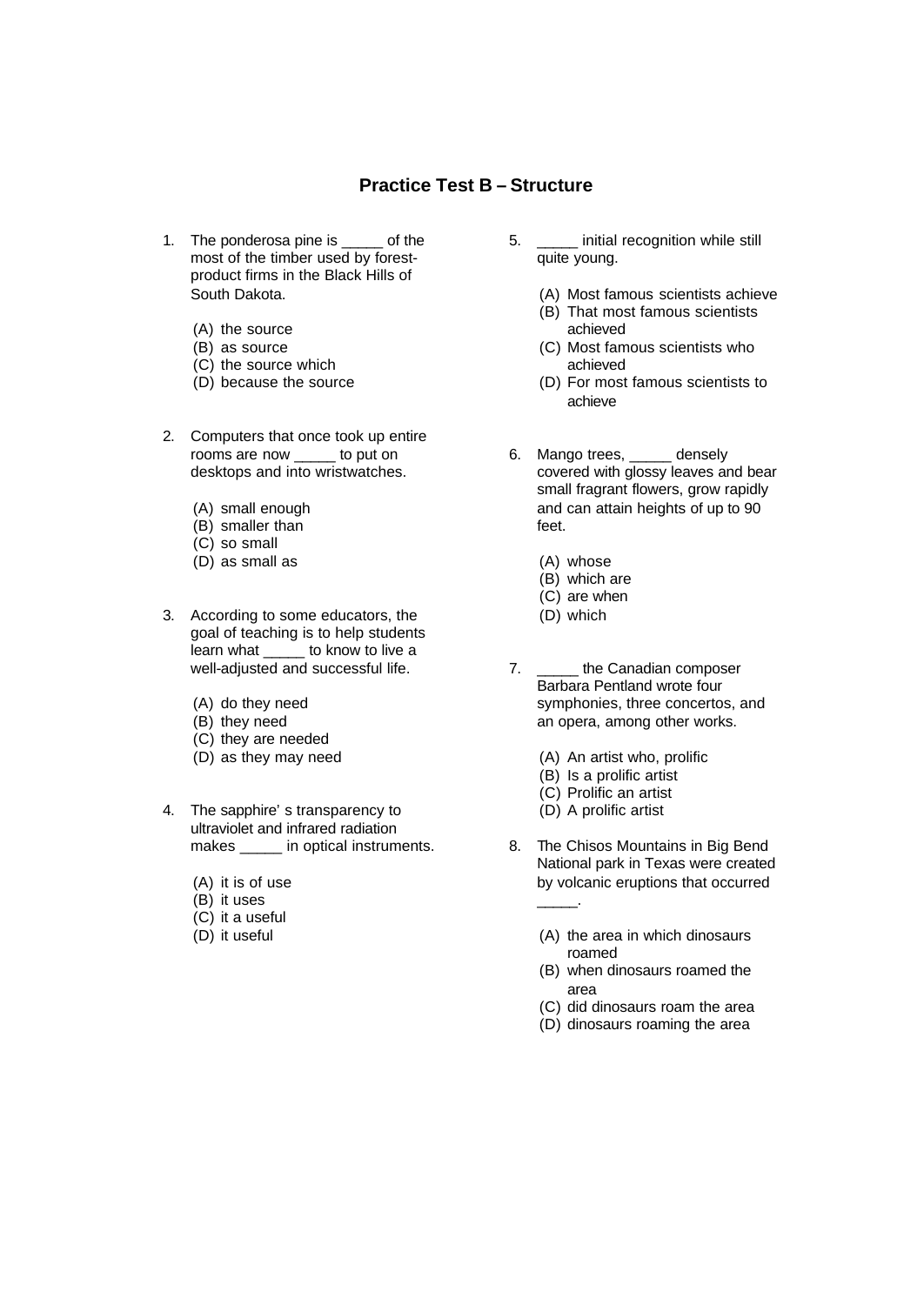- 9. In bas-relief sculpture, a design projects very slightly from its background, \_\_\_\_\_\_\_ some coins.
	- (A) as on
	- (B) because
	- (C) the way that
	- (D) similarly
- 10. Alaska found the first years of its statehood costly because it had to take over the expense of services \_\_\_\_\_ previously by the federal government.
	- (A) to provide
	- (B) be provided
	- (C) providing
	- (D) provided
- 11. With age, the mineral content of human bones decreases, \_\_\_\_\_ them more fragile.
	- (A) make
	- (B) and to make
	- (C) thereby making
	- (D) which it makes
- 12. Not until Kentucky's Mammoth Cave had been completely explored in 1972.
	- (A) when was its full extent realized
	- (B) that its full extent was realized
	- (C) was its full extent realized
	- (D) the realization of its full extent
- 13. The first explorer \_\_\_\_\_ California by land was Jedediah Strong Smith, a trapper who crossed the southwestern deserts of the United States in 1826.
	- (A) that he reached
	- (B) reached
	- (C) to reach
	- (D) reaching it
- 14. Written to be performed on a \_\_\_\_\_, Thornton Wilder's play *Our Town* depicts life in a small New England community.
	- (A) stage scenery of bare
	- (B) bare of stage scenery
	- (C) scenery bare of stage
	- (D) stage bare of scenery
- 15. \_\_\_\_\_ many copper mines in the state of Arizona, a fact which contributes significantly to the state's economy.
	- (A) They are
	- (B) There are
	- (C) Of the
	- (D) The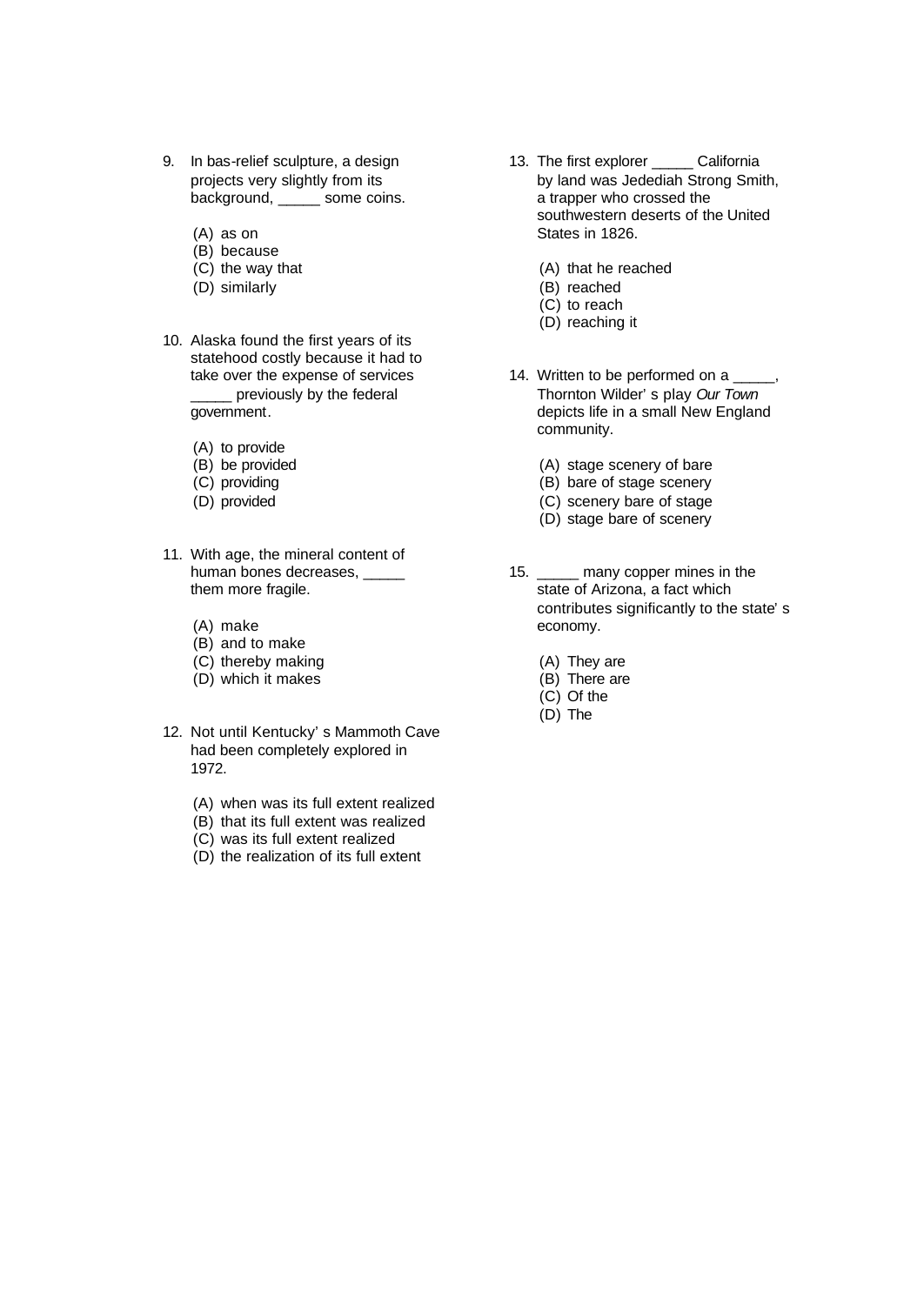## **Practice Test B – Written Expression**

- 16. Margaret Mead studied many different cultures and she was one of the first anthropologists to photograph hers subjects.
- 17. Talc,  $a$  soft mineral with a variety of uses, sold is in slabs or in powdered form.
- 18. During the 1870's iron workers in Alabama proved they could produce iron by burning iron ore with coke, instead than with charcoal.
- 19. Geologists at the Hawaiian Volcano Observatory rely on a number of instruments to studying the volcanoes in Hawaii.
- 20. Underlying aerodynamics and all other branches of theoretical mechanics are the laws of motion who were developed in the seventeenth century.
- 21. Was opened in 1918, the Philips Collection in Washington, D.C., was the first museum in the United States devoted to modern art.
- 22. A mortgage enables a person to buy property without paying for it outright; thus more people are able to enjoy to own a house.
- 23. Alike ethnographers, ethnohistorians make systemic observations, but they also gather data from documentary and oral sources.
- 24. Basal body temperature refers to the most lowest temperature of a healthy individual during waking hours.
- 25. Research in the United States on acupuncture has focused on it use in pain relief and anesthesia.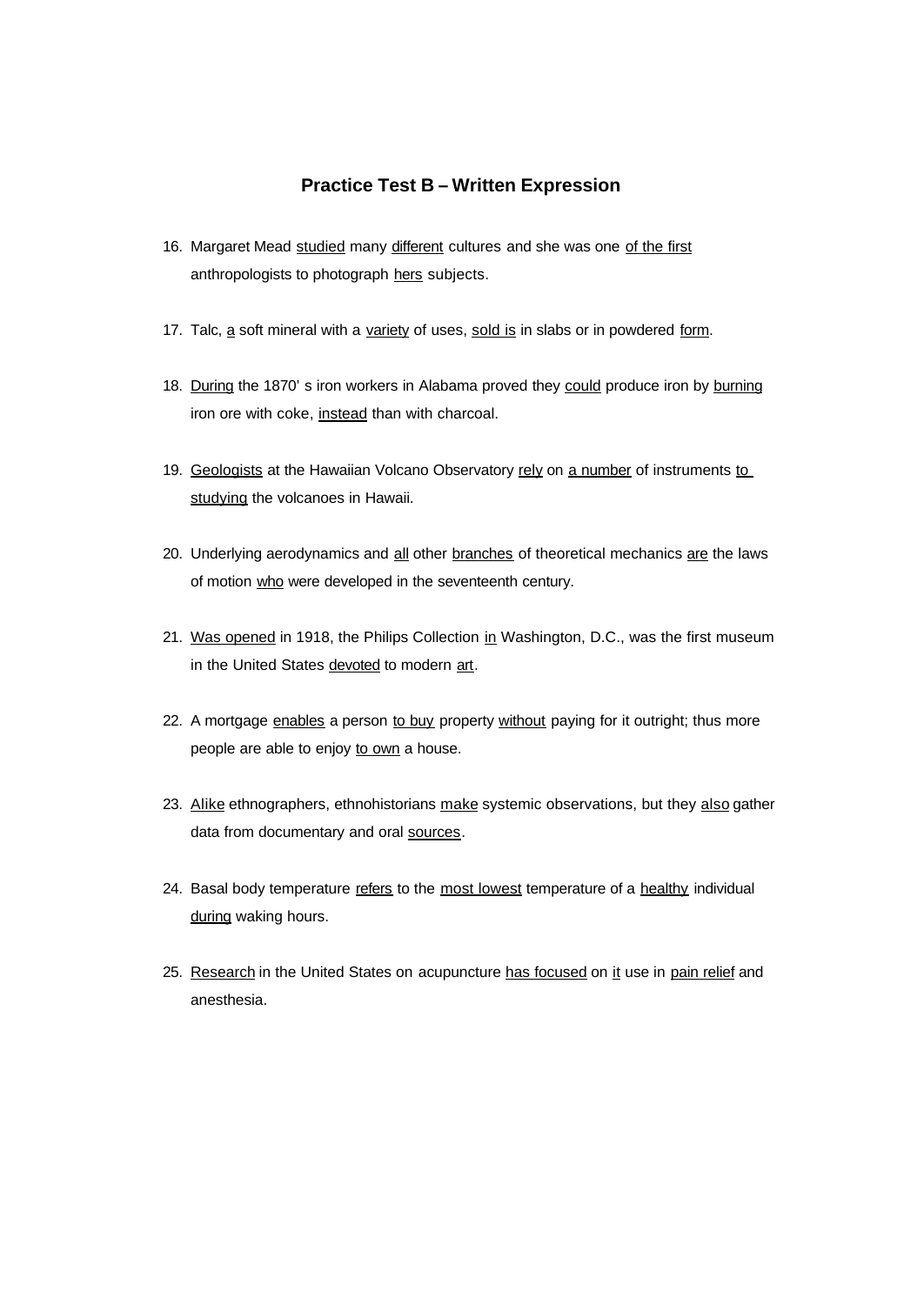- 26. The Moon's gravitational field cannot keep atmospheric gases from escape into space.
- 27. Although the pecan tree is chiefly value for its fruit, its wood is used extensively for flooring, furniture, boxes, and crates.
- 28. Born in Texas in 1890, Katherine Anne Porter produced three collection of short stories before publishing her well-known novel *Ship of Fools* in 1962.
- 29. Insulation from cold, protect against dust and sand, and camouflage are among the functions of hair for animals.
- 30. The notion that students are not sufficiently involved in their education is one reason for the recently surge of support for undergraduate research.
- 31. As secretary of transportation from 1975 to 1977, William Coleman worked to help the bankrupt railroads in the northeastern United States solved their financial problems.
- 32. Faults in the Earth's crust are most evidently in sedimentary formations, where they interrupt previously continuous layers.
- 33. Many flowering plants benefit of pollination by adult butterflies and moths.
- 34. A number of the American Indian languages spoken at the time of the European arrival in the New World in the late fifteen century have become extinct.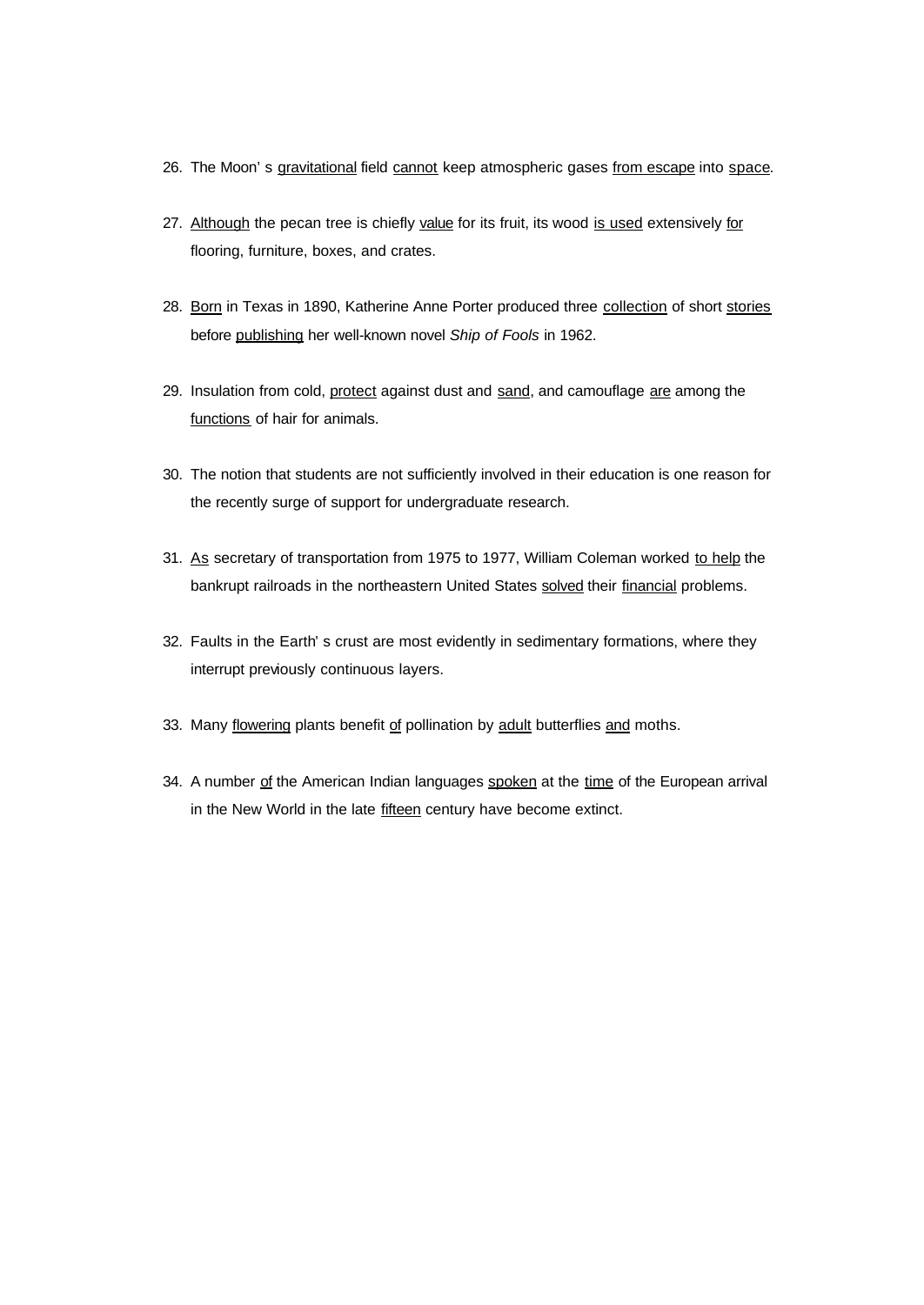- 35. George Gershwin was an American composer whose concert works joined the sounds of jazz with them of traditional orchestration.
- 36. One of the problems of United States agriculture that has persisted during the 1920's until the present day is the tendency of farm income to lag behind the costs of production.
- 37. Volcanism occurs on Earth in several geological setting, most of which are associated with the boundaries of the enormous, rigid plates that make up the lithosphere.
- 38. Early European settlers in North America used medicines they made from plants native to treat colds, pneumonia, and ague, an illness similar to malaria.
- 39. Some insects bear a remarkable resemblance to dead twigs, being long, slenderness, wingless, and brownish in color.
- 40. A food additive is any chemical that food manufacturers intentional add to their products.